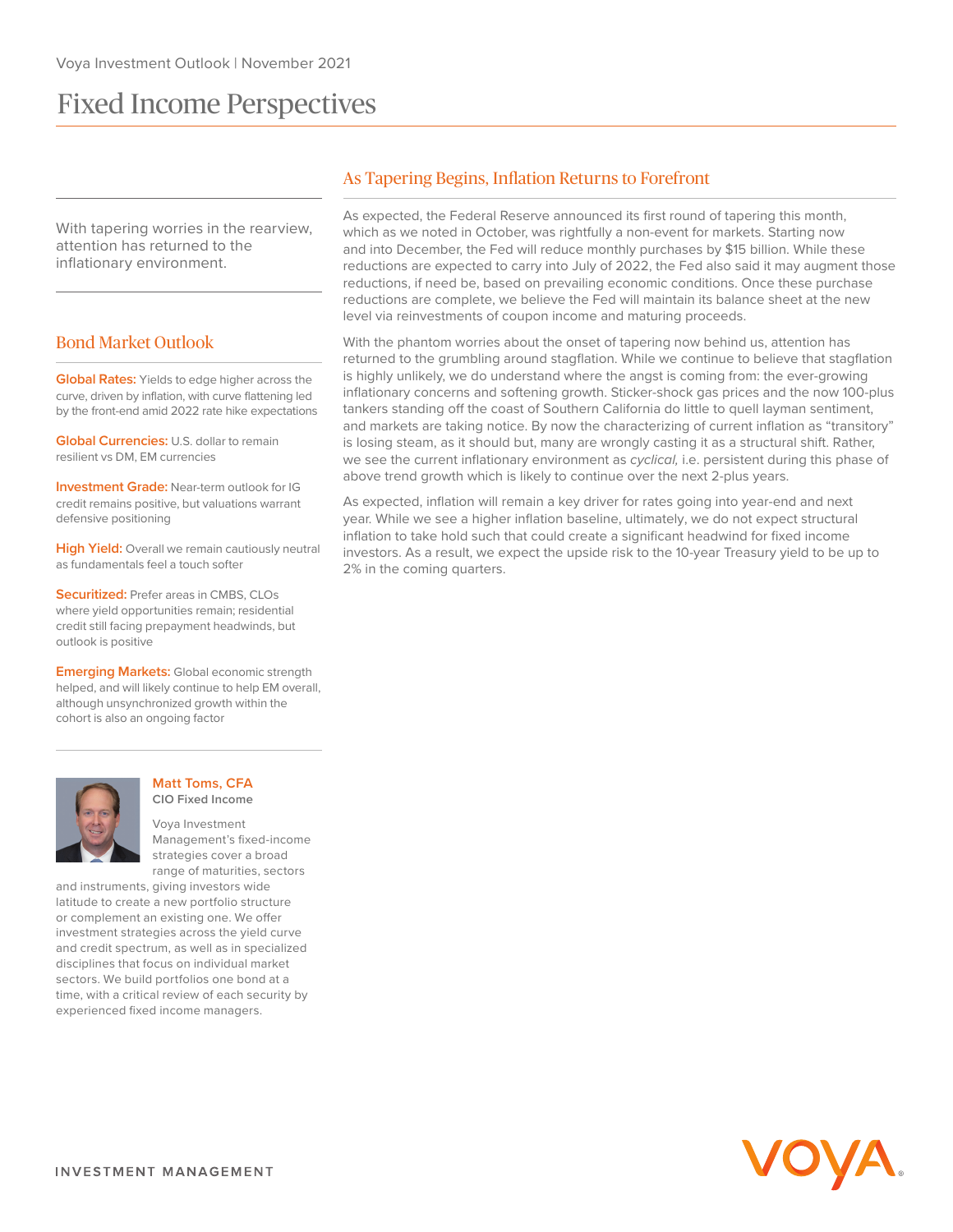## Rates, Spreads and Yields



As of 10/31/21. Source: Bloomberg, Bloomberg/Barclays, JP Morgan and Voya. **Past performance is no guarantee of future results.**

## Sector Outlooks

#### **Global Rates and Currencies**

The U.S. dollar declined against most G10 currencies in October as G10 central banks have generally shifted towards a more hawkish stance on rate hikes. While there are likely a few reasons among each of the banks for this, one common, reason among them has to do with higher inflation pressures, both current and expected over the short-term. Wage growth, shelter and supply dynamics will influence the trajectory of inflation for the foreseeable future. Furthermore, yield curve flattening has manifested across several developed, sovereign bond markets, although some peripheral markets have seen their spreads gap outward towards the end of the month. As we look at the remainder of 2021, key economic statistics to keep a close eye on include labor force participation rate and consumer spending to gauge the underlying inflation and growth dynamics.

#### **Investment Grade (IG) Corporates**

IG spreads widened in October and gave back the tightening we saw from the rates sell-off in late September. While earnings were generally solid and supportive of spreads overall, rate volatility weighed somewhat on sentiment, particularly among overseas investors. New supply volume was in line with expectations, but issuance was limited in longer-dated maturities, limiting monthend corporate index extension and associated buying. While the near-term outlook for credit remains positive from fundamental perspective, we are keeping our strategic and tactical rating at Neutral due to valuations. We continue to see the most value in 7- to 10-year bonds with the long-end of the Treasury curve flattening. Sector wise, we like Financials, Communications, Utilities and Technology.

## **High Yield Corporates**

The churn continues with a negative drift. For us, it seems increasingly likely that HY will have a tough time threading the needle next year between the potential for a strong economy,

which would mean inflationary pressures continue and the Fed begins possibly raising rates, and a weak economy in which credit fundamentals could suffer. For now, fundamentals are mostly intact, there are inflationary pressures in a lot of spots, technicals are pretty flat, and cash balances seem tame after glut of new supply, a but year-end slowdown in new debt sales could create a tailwind as valuations are compressed. With all that said, we caution that the big downside scenario would be a Fed forced into rate action due to inflation, even against a weaker growth picture. The upside would be an alleviation of the supply chain issues into strong demand environment resulting in growth with reduced inflation picture and a less hawkish Fed.

#### **Bank Loans**

Senior loan performance marked another positive reading in October as the Index advanced by 0.27%, although the pace of gains trailed the prior month. Performance was more mixed among ratings cohorts with less risk-on posturing relative to the last two months. October was another busy month for the loan market, as participants sorted through roughly \$50 billion of new-issue supply. In line with the prevailing theme of 2021, M&A continued to underpin new loan formation, accounting for nearly 63% of total deal flow.

#### **Securitized Assets**

Agency MBS performed largely in line with Treasuries, as outperformance on the short and long end of the curve made up for weakness in the mid-portion. The technical and fundamental backdrops in the mortgage market remain well balanced for the near term, as robust supply is countered by strong bank and FED demand, and higher rates and volatility will be balanced by a slower prepayment environment and attractive financing rates. On November 3rd, the FED announced MBS asset purchases tapering at \$5 billion per-month pace. While tapering could end by July 2022, the FED will continue to re-invest their paydowns.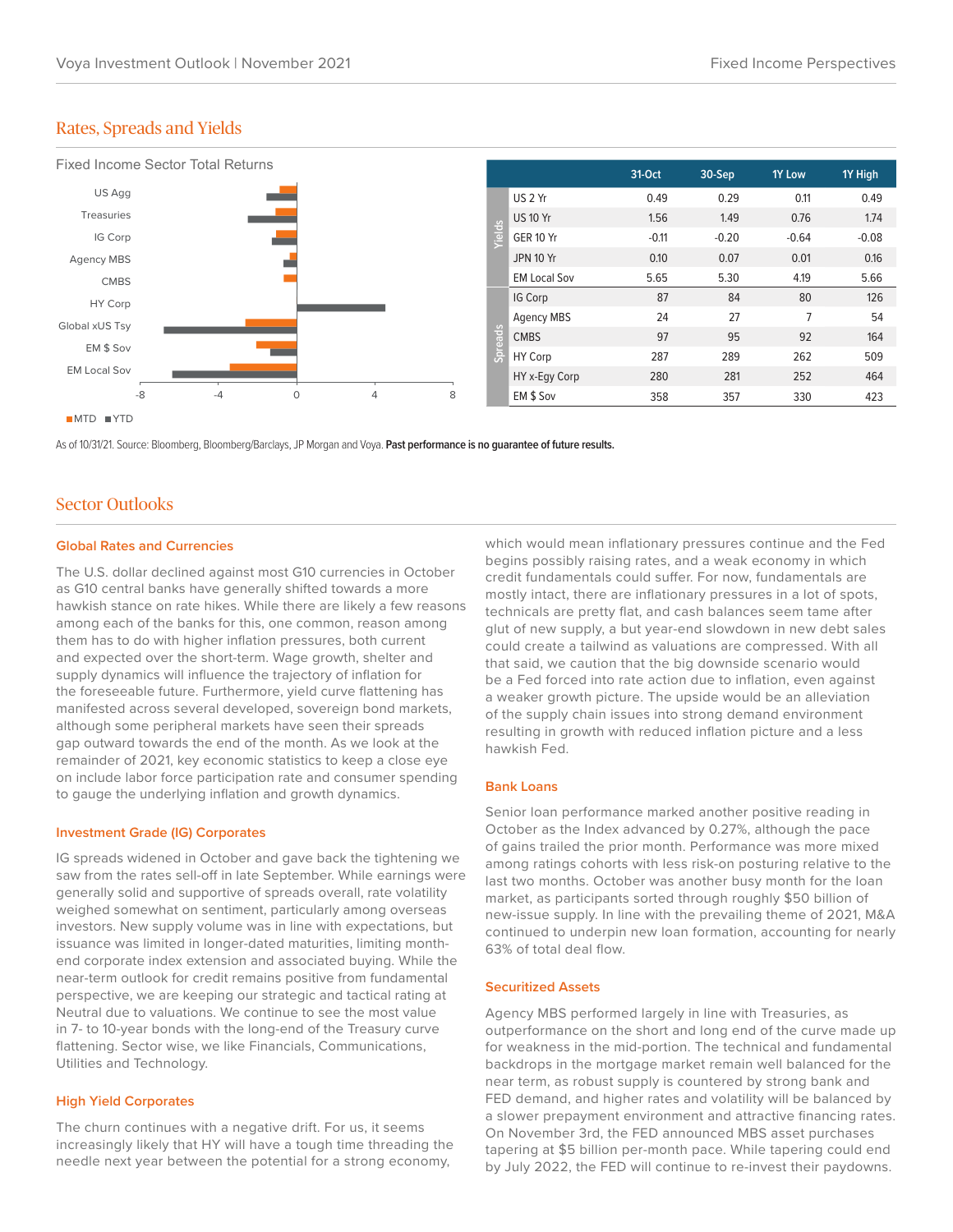The stock effect will remain a powerful tailwind to mortgage performance and financing rate in the near term.

One month into our fresh, positive outlook for Mortgage Credit and we have increased our conviction. The space continues to benefit from the best credit conditions we have ever seen; between housing market dynamics, economic growth and a well-positioned consumer, all the key elements are aligning well. Although the prepayment outlook isn't ideal, we look for a more favorable set of conditions into year-end, which will improve sponsorship in this already 'credit-risk blessed' space. Affordability is a key risk to housing market dynamics, but it stops short of threatening the strong mortgage credit behavior through the horizon and could perhaps prove a tailwind if it plays a role in moderating new issue supply from its current pace.

New issuance has suddenly become the prevailing narrative in CMBS, somehow eclipsing the re-opening of the world as the driver. While the space has navigated a daunting new issue calendar reasonably well, some fatigue was experienced in October, and feels likely to continue with a still-sizeable pipeline, at least through Thanksgiving. Credit appetite is deep and perceptions of risk have shifted definitively lower, so we expect widening to prove short-lived. To be clear, the markets are clearly open for financing, and with the Delta surge seemingly fading and good news with Merck's therapeutic, we continue to like prospects for more seasoned risks.

The ABS market successfully navigated its surge of new issuance in September and October, displaying deep

sponsorship across a broad range of subsectors and issuers. Indeed, ABS has continued to perform well fundamentally and earn its allocation in a broad range of strategies. While valuations remain on the rich side with spreads at or through pre-COVID tights, the apparent turn lower in broader market sentiment should allow ABS to really shine. We maintain our assessment as positive and increase our conviction. The fiscally improved profile of the US consumer coupled with ABS structural dynamics were already believed to provide the sector with solid footing to withstand this sustained period of elevated, albeit improving, unemployment.

## **Emerging Market (EM) Debt**

We continue to expect the economic recovery to carry through into 2022 even if the pace of U.S. and European growth eases on supply chains bottlenecks, embedded nature of inflation and Delta variants. That said, as reopening's materialize, a regional divergence in economic paths are likely to remain, which will impact inflation differently. We expect global capital flows to EMs will correlate to favorable global financial conditions. The multi-speed and unsynchronized EM growth rebound is expected to continue, with most countries failing to close the output gap until the second half of 2022. Parts of EM are facing inflationary pressures, with supplyside constraints in focus amid rising domestic and external demand, and high commodity prices. A number of proactive central banks in CEEMEA and LATAM remain hawkish while Asia (excluding-Korea) remains accommodative. EM corporates continued to see earnings improvement, led by commodity producers that benefited from rebounding oil and metal prices.